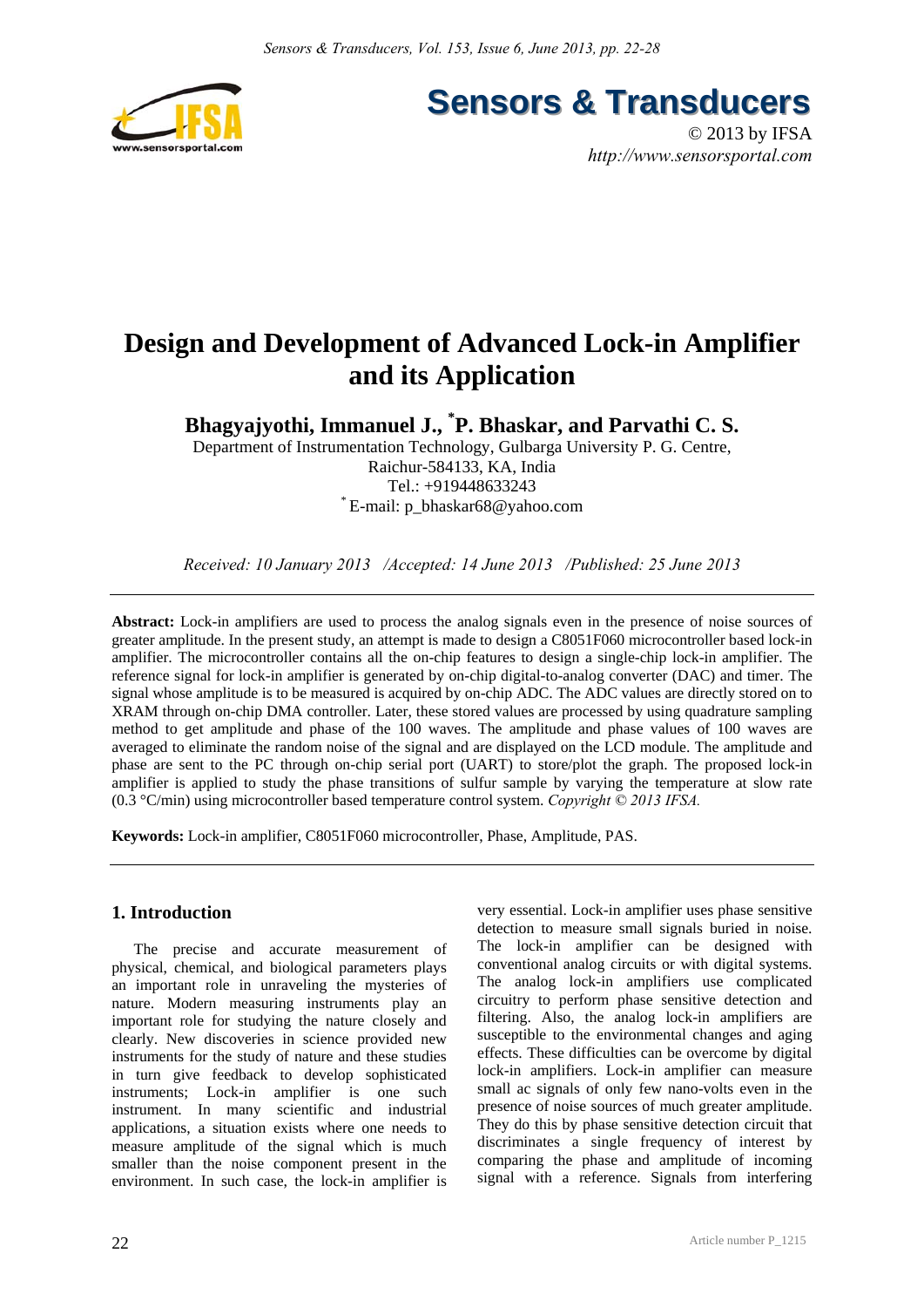sources, which do not have the same frequency and phase relationship with the reference, are rejected by the phase sensitive detector (PSD). It is called an '*amplifier*' because the signal level at the output is usually greater than that of the input, and the term '*lock-in*' because it locks to, and measures the particular frequency of interest ignoring all other signals at the input. Lock-in amplifier is used to measure the amplitude of the signal and phase difference between reference and measuring signal. In most of the digital lock-in amplifiers analog interface (ADC-DAC) circuit and other external units are used [1-10]. Here, an attempt is made to design a digital lock-in amplifier using on-chip features of C8051F060 microcontroller with minimum external circuits.

# **2. Theory and Principle of Lock-in Amplifier**

The block diagram shown in Fig. 1 explains the principle involved in lock-in amplifier. It uses a preamplifier, phase shifter, phase sensitive detector, and a low pass filter [2].



**Fig. 1.** Block diagram of lock-in amplifier.

The PSD is used to improve the signal-to-noise ratio in ac signal measurements. It is a common signal processing element which is often used to demodulate a signal frequency from its fixed frequency carrier. If two signals are multiplied, the result will be a signal consisting of the sum and difference of two signals as expressed in the following derivation.

$$
x = V_{in} \sin(\omega_1 t)
$$
  

$$
y = V_{ref} \sin(\omega_2 t + \theta)
$$

where  $x$  and  $y$  are the signal and reference respectively.  $V_{in}$ ,  $V_{ref}$ ,  $\omega_l$  and  $\omega_2$  are the amplitude and angular frequency of signal and reference respectively. '*θ*' is the phase difference between the two signals.

$$
V_0 = x * y. \tag{1}
$$

$$
V_0 = V_{in} \sin(\omega_1 t) * V_{ref} \sin(\omega_2 t + \theta)
$$
  
\n
$$
V_0 = V_{in} V_{ref} [\cos(\omega_1 t - (\omega_2 t + \theta)) - \cos(\omega_1 t + (\omega_2 t + \theta))]
$$

where, 
$$
\omega_1 = 2\pi f_1
$$
;  $\omega_2 = 2\pi f_2$   
\n
$$
V_0 = \frac{V_{in}V_{ref}}{2} \left[ cos(2\pi (f_1 - f_2)t - \theta) - cos(2\pi (f_1 + f_2)t + \theta) \right]
$$

If the frequency of signal, and reference are equal, then  $f_1 = f_2 = f$ 

$$
V_0 = \frac{V_{in}V_{ref}}{2} \left[ \cos \theta - \cos(2 \cdot 2\pi ft + \theta) \right]
$$
  
\n
$$
V_0 = \frac{V_{in}V_{ref}}{2} \left[ \cos \theta - \cos(2\omega t + \theta) \right]
$$
  
\n(2)

If the frequency of reference is equal to the frequency of interest, then the term  $\cos(2\omega t + \theta)$ can be removed by passing the output signal through a low-pass filter leaving the final DC signal. This is proportional to the magnitude of the input signal and phase relationship between the input signal and reference [11, 12].

#### **3. C8051F060 based Lock-in Amplifier**

#### **3.1. Hardware Details**

The proposed lock-in amplifier is designed using C8051F060TB microcontroller board from Cygnal Integrated Products, Inc., Austin, USA. The on-chip peripherals of microcontroller will facilitate to design a single chip lock-in amplifier. Except PCA module, rests of the features of microcontroller have been used in the design of lock-in amplifier. The microcontroller has the following features [13].

- High-speed pipelined 8051-compatible CIP-51 microcontroller core (up to 25 MIPS).
- Two 16-bit, 1 MSPS ADCs (ADC0 & ADC1) with a direct memory access controller.
- Two 12-bit, DACs (DAC0 & DAC1) with programmable update scheduling.
- 64 KB of in-system programmable Flash Memory.
- 4352 (4096 + 256) bytes of on-chip RAM.
- External Data Memory Interface with 64KB direct address space.
- SPI, SM Bus/I<sup>2</sup>C, and two UART serial interfaces implemented in hardware.
- Five general purpose 16-bit Timers.
- Programmable Counter/Timer Array (PCA) with six capture/compare modules.
- On-chip Watchdog Timer, VDD Monitor, and Temperature Sensor.

In most of the digital lock-in amplifiers, the processing is performed in the digital domain using software and dedicated digital signal processor (DSP). The system still features a pre-amplifier and anti-aliasing filter to remove any signal component higher than half of the sampling frequency of ADC.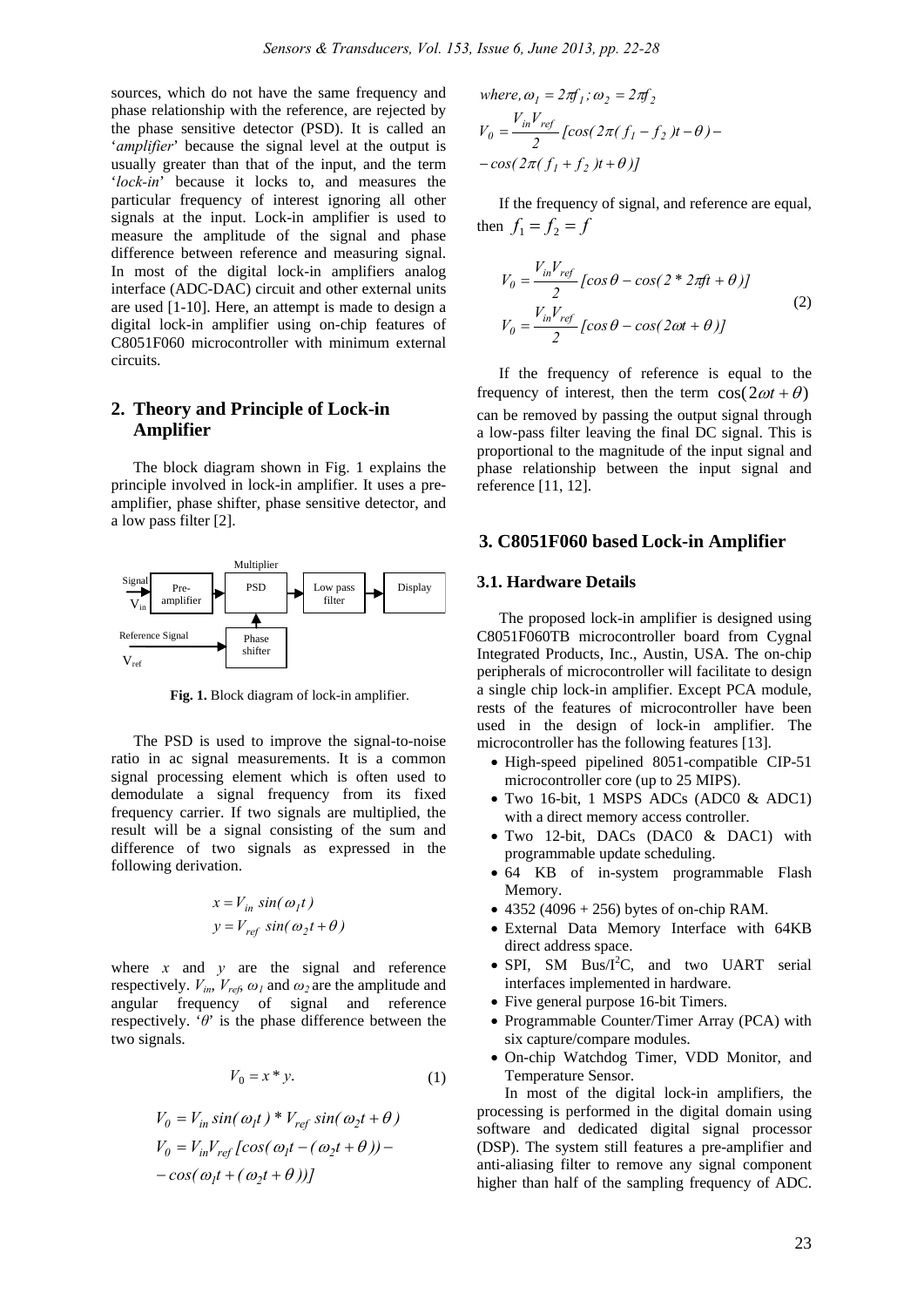The lock-in amplifier requires a reference signal to perform the phase sensitive detection. The reference signal is generated internally or derived from sampling an external signal. In case of internally generated signal, the individual sample points of the reference signal can be calculated to a high degree of accuracy, and therefore do not suffer from the typical errors found in analog lock-in amplifier. The reference signal is also phase-shifted by 90° by either look-up table or simple mathematical operations. Here the reference signal is derived internally by look-up table with 256 sine codes, Timer 3 module for scheduled update, and DAC0 module of the C8051F060. Since, it is essential for this routine never be interrupted or delayed; it is assigned a high priority level. A simple circular buffer counter moves through a table of values that are output to DAC0 module for every 10  $\mu$ Sec. This will produce a sine wave with maximum amplitude of 2.4 V.

The signal is acquired with on-chip ADC0 module with 16-bit resolution. The ADC0 can be initiated from various sources such as AD0BUSY bit, Timer 2 overflow, Timer 3 overflow, and external trigger. In the present design, it is important that all the clocks for sampling, and signal generation need to be synchronized because there is a possibility of change in phase relationship of the signal with the change in timings. For this reason, the ADC0 conversion is also derived from Timer 3 overflow and it is set to produce the start-of-conversion signal for every 10 µSec (at a sampling frequency of 100 kHz) so that the signal generation and acquisition will be done at the same time. Fig. 2 shows the block diagram of most of the commercial DSP based lockin amplifiers [3]. Here, the reference and phaseshifted reference values are multiplied directly to generate the intermediate  $X^{'}$  and  $Y^{'}$  signals. Finally, these signals are passed through digital low-pass filter to generate the final output values X and Y. Fig. 3 shows digital lock-in amplifier implemented using C8051F060TB board. If the sampling is performed with 16-bit resolution at 100 kHz rate, then an anti-aliasing filter needs to be set at 50 kHz to attenuate any signals above 50 kHz. As the ADC0 conversion time is 1µSec, it can be extended up to 1 MHz. Since, on-chip ADC of microcontroller is unipolar, the microcontroller board is provided with a circuit to convert input bipolar wave to unipolar wave.



**Fig. 2.** DSP based lock-in amplifier.



**Fig. 3.** Microcontroller based lock-in amplifier.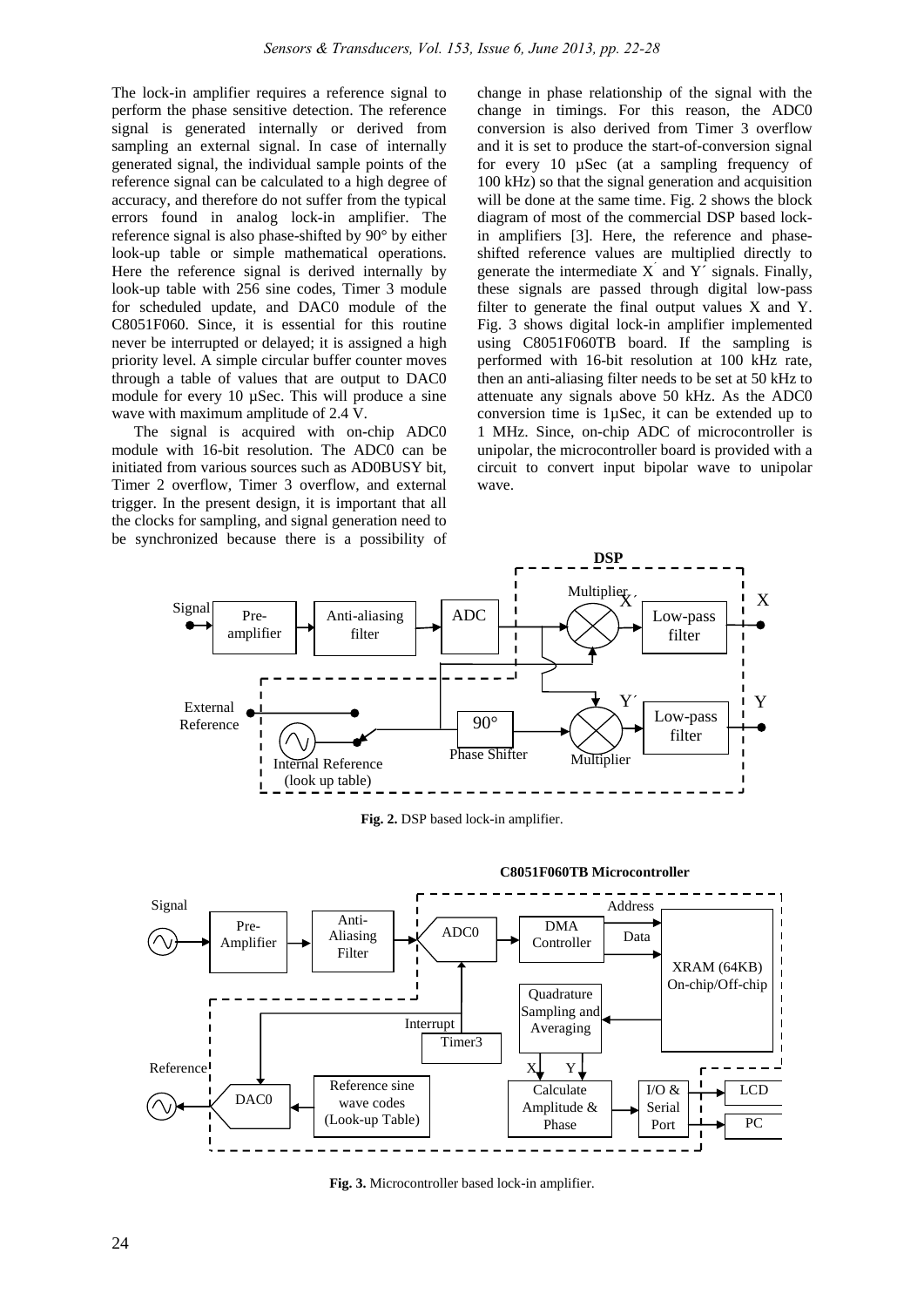Since, the data will be arriving at such a high rate; it is not possible to complete the entire signal processing task between batches of the arriving samples. For this reason, the software stores 32768 sampled data directly onto the external data memory through on-chip DMA controller and only then performs multiplication and filtering operations. After collecting these many samples, the results of any subsequent data points are ignored until the current data have been processed. This introduces a problem if the restart of sampling occurs at different points in the waveform for next cycle which will introduce a phase change and error in the final output. To overcome this problem, the sampling is resynchronized to start of the output waveform for each batch. Since, the generation and acquisition is done at the same time with Timer 3 interrupt at every 10 µSec. After receiving data of 100 cycles, the inphase and 90° phase shifted (quadrature) components are performed only at four points on each wave to get  $X'$  and  $Y'$  values as shown in Fig. 4.



**Fig. 4.** Quadrature sampling.

Consequently, the operations performed by the PSD are reduced to a sequence of addition and negations without requiring any multiplications saving the entire processing time. These  $X'$  and  $Y'$  of 100 waves are averaged to eliminate random noise of the signal, and to get X and Y. These values are substituted in the equations (3) and (4) to find amplitude and phase of the signal [11, 14] and are display on LCD module.

$$
Amplitude = \sqrt{X^2 + Y^2}
$$
 (3)

$$
Phase = \tan^{-1}(Y/X) \tag{4}
$$

#### **3.1. Software Details**

An embedded 'C' program has been developed for lock-in detection. The flowchart of the program is shown in Fig. 5. The Silicon Laboratories IDE and Keil full-version embedded 'C' cross compiler is used to develop the code. Program first initializes the on-chip peripherals such as, ADC0, DAC0, DMA, UART0, Oscillator, and LCD module. After initialization the program generates sine wave with help of on-chip DAC0 and Timer 3 modules. The sine codes are placed in the look-up table. These sine

codes are scheduled updated to DAC0 using Timer 3. The Timer 3 is programmed to generate an interrupt every 10 µsec. When interrupt occurs, the program reads the sine code from table by calculating the step through phase accumulator algorithm and sends to DAC0 module. By varying the step size the frequency of sine wave, thus generated, can be varied. Next, the program reads signal through ADC0 module and calculates the amplitude of the signal by averaging 100 waves, to eliminate random noise, and displays on LCD module. Finally, it enters the serial communication subroutine to send the measured amplitude and phase to PC through UART0. The above procedure will be repeated continuously.

### **4. Application**

The proposed digital lock-in amplifier based on C8051F060 microcontroller is applied to photoacoustic spectrometry to measure amplitude and phase of an acoustic signal. The Fig. 6 shows block diagram of photacoustic spectrometer (PAS). It consists of 10 mW IR laser (830 nm) source, photoacoustic (PA) cell, microphone, pre-amplifier, band-pass filter, and microcontroller (lock–in amplifier). In PAS, the sample is irradiated by modulated laser beam; as a result, the absorption of light energy by the sample generates excited internal energy levels. All or part of the absorbed light energy is then transferred into heat through non-radiative relaxation process in the sample. Since, radiation incident on the sample is intensity modulated, the internal heating of the sample is also modulated at the same frequency. The air at the sample surface undergoes compression and rarefactions by this internal heating of the sample, which in turn produces acoustic signal of same frequency as that of the modulating signal [15]. The acoustic signal generated from the PA cell is converted into electrical signal by a microphone. Since, the PA effect is based on the absorption of light energy by a sample resulting in the production of electric signal of a very low amplitude, it is amplified by a high input impedance, high gain, and low noise amplifier designed using LM308 operational amplifier. The signal to noise ratio is further improved by passing through a bandpass filter. The band-pass filter is designed using opamps LM308 for  $Q=10$ ,  $G=10$ , and  $f_c=350$  Hz.

Finally, the filter output is given to on-chip ADC0 of C8051F060 microcontroller. The ADC0 acquires this signal every 10µsec. The sampled data will be stored directly on data RAM through DMA controller. 64KB of data-RAM is available on C8051F060 TB board. Hence, about 100 cycles (284 data samples for each cycle of 350 Hz signal) at the sampling rate of 100 kHz will be stored. After collecting these many samples, the results of any subsequent data points are ignored until the current data has been processed. The data collected will be processed to find amplitude and phase of the signal and are displayed on LCD module and later will be sent to the PC for storing and plotting.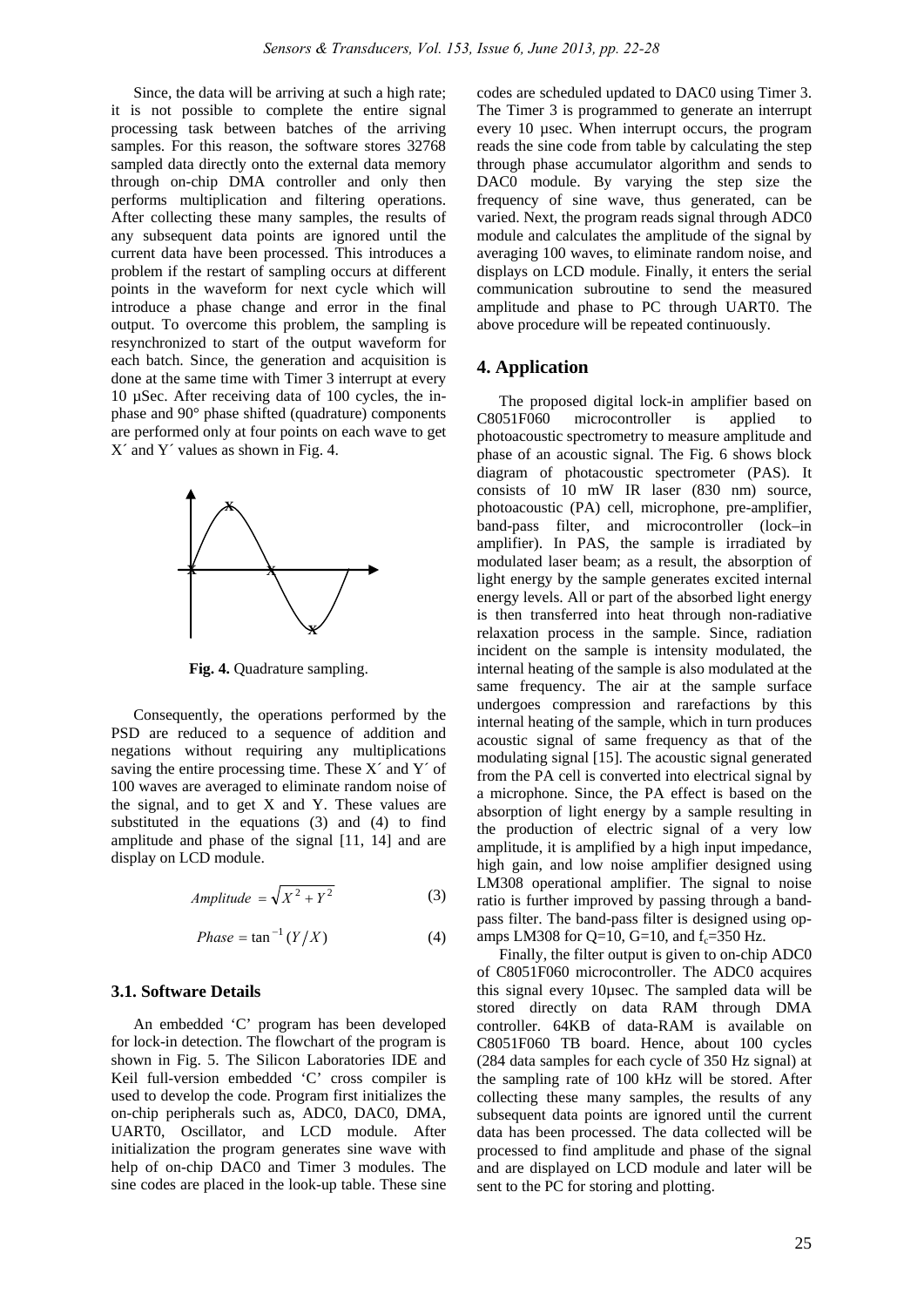

**Fig. 5.** Flowchart of the lock-in detection algorithm.



**Fig. 6.** Application of lock-in amplifier for photoacoustic spectrometer.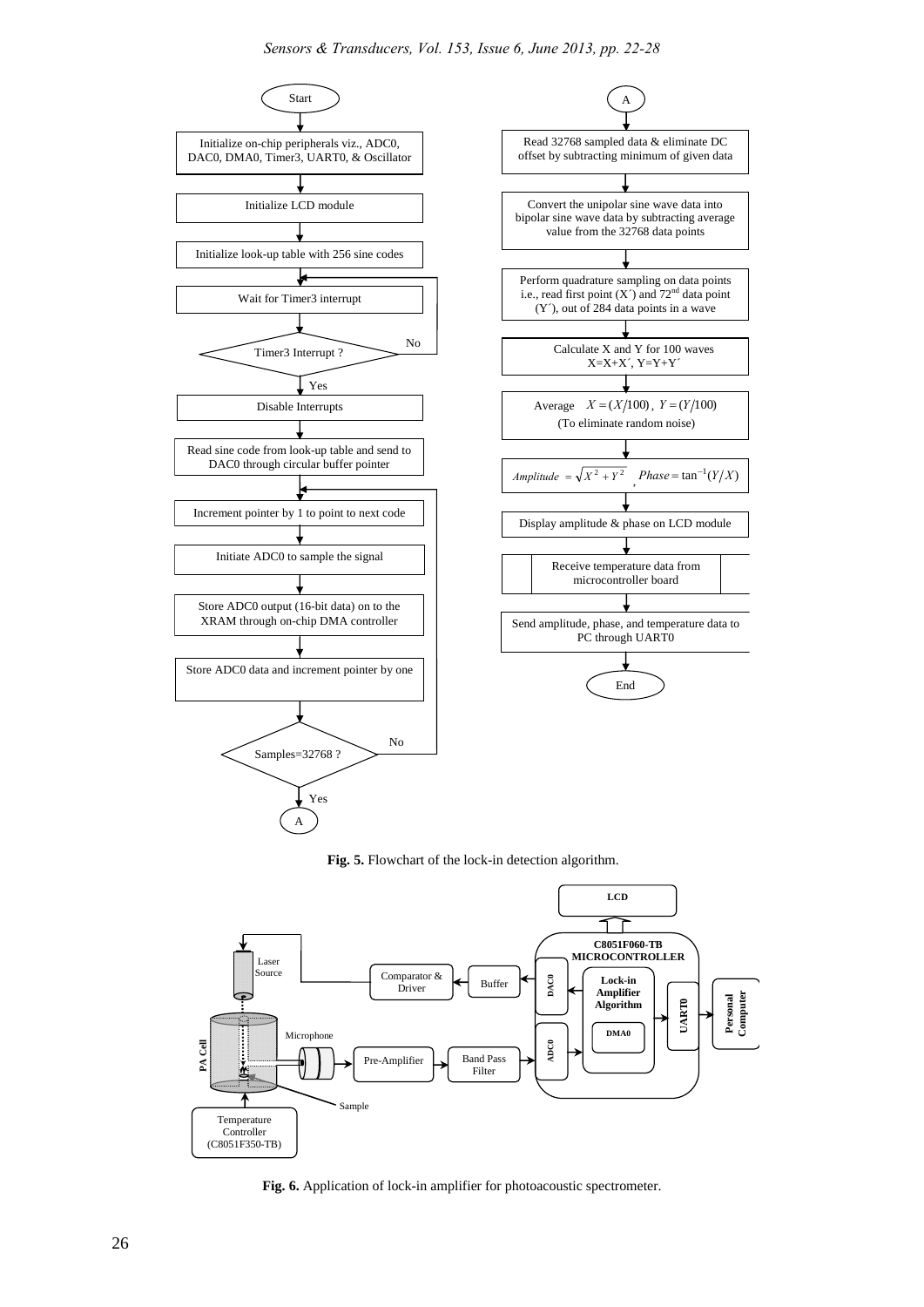# **5. Results**

The system is applied for studying phase transition of sulfur sample. The sample is irradiated with modulated laser beam and PA signal is detected using an electret microphone. The lock-in amplifier designed for the present study is employed to record the PA signal amplitude (in mV) variations as a function of temperature (in °C). A temperature controller is also designed using C8051F0350TB [16] microcontroller employed to vary the temperature of the PA cell at the rate of  $0.3$  °C/min, which is a standard rate for PA measurements. The experimental setup is initially standardized using carbon black as the sample [17].

The sulfur sample is a yellow powder and does not absorb optical radiation in the visible and IR region. Hence, in order to generate PA signal, the sample is mixed with small amount of carbon black, which has very good absorption in IR region. The sample is taken in a small volume and kept in PA cell. The PA signal amplitude is recorded during heating of the sample from room temperature (30  $^{\circ}$ C) to 110  $^{\circ}$ C. The graph, as shown in Fig. 7, is drawn between amplitude and temperature. From the graph, it is observed that there is a remarkable variation in PA signal amplitude and a phase transition occurs at 80 °C. The unique behavior of PA signal is obviously due to sudden changes in the thermal parameters, like heat capacity, thermal conductivity etc., of the sample under investigation. Such changes occur normally during the transition from one phase to another phase of the material.



**Fig. 7.** Phase transition of sulfur obtained using PAS.

## **6. Conclusions**

We have successfully designed and developed an advanced microcontroller based lock-in amplifier of high sensitivity, compact size, and low cost for the detection of low-level optical signals in PAS. The instrument is capable of recovering the low signals buried in large noise. The design contains novel solution to problems arising from the use of microcontroller as central processor. Programming flexibility, re-configurability, and low cost are the good reasons for using microcontroller, but the disadvantage is poor signal processing performance. The proposed design is a good example of single-chip instrument as it contains all the features needed to design standalone system. The application of proposed instrument for PA studies showed as good performance as any commercial instrument available in the market.

#### **Acknowledgement**

Authors are thankful to the UGC, New Delhi, India for providing financial assistance to carry out the project successfully.

#### **References**

- [1]. M. L. Meade, Advances in lock-in amplifiers, *J. Phys. E: Sci. Instrum.,* Vol. 15, 1982, pp. 395-403.
- [2]. L. A. Barragan et al., A modular low-cost, digital signal processor-based lock-in card for measuring optical attenuation, *Rev. Sci. Instrum.,* Vol. 72, No. 1, Jan 2001, pp. 247- 251.
- [3]. Maximiliano Osvaldo Sonnaillon and Fabian Jose Bonetto, A low-cost, high performance, digital signal processor based lock-in amplifier capable of measuring multiple frequency sweeps simultaneously, *Rev. Sci. Instrum.,* Vol. 76, 2005, pp. 024703-1-024703-7.
- [4]. Pierre-Alain Probst and Alain Jaquier, Multiple– channel digital lock in amplifier with PPM resolution, *Rev. Sci. Instrum.,* Vol. 65, No. 3, 1994, pp. 747-750.
- [5]. Pham Quoc Trieu and, Ngeyun Anh Duc, Implementation of digital phase sensitive system for low signal measurement, *VNU J. Sci., Math.-Physics*, Vol. 24, 2008, pp. 329-244.
- [6]. Umesh Kumar, Design of an indigenized electronic lock-in amplifier, *Active and Passive Elec. Comp.,* Vol. 23, 2000, pp. 53-60.
- [7]. John H. Scofield, A frequency-domain description of a lock-in amplifier, *American J. of Phys.,* Vol. 62, No. 2, 1994, pp. 129-133.
- [8]. M. Weel and A. Kumarakrishnan, Laser-frequency stabilization using a lock-in amplifier, *Can. J. Phys.,* Vol. 80, 2002, pp. 1449-1458.
- [9]. Sandip K. Sengupta, Jessica M. Farnham, and James E. Whitten, A simple low-cost lock-in amplifier for the laboratory, *J. Chemical Education*, Vol. 82, No. 9, Sept. 2005, pp. 1399-1401.
- [10].Ken K. Chin and Haijiang Ou, Lock-in imaging of multicycle integration focal plane array, *Rev. Sci., Instrum.,* Vol. 73, No. 1, 2002, pp. 11-16.
- [11].J. L. Guinon, et al, Lock-in amplifier response simulation using Matcad, *Dept. of Ingenieria Quimica y Nuclear, University of Spain*.
- [12].Darren Wenn., Implementing digital lock-in amplifiers using the dsPIC DSC, *Application Note 1115, Microchip Technology Inc.,* 2007.
- [13].C8051F060TB Microcontroller Board Data Manual, *Cygnal Integrated Products, Inc,* Austin, USA.
- [14].Maximiliano O. Sonnaillon, Raul Urteaga, Fabian Jose Bonetto, and Martin Ordonez, Implementation of a